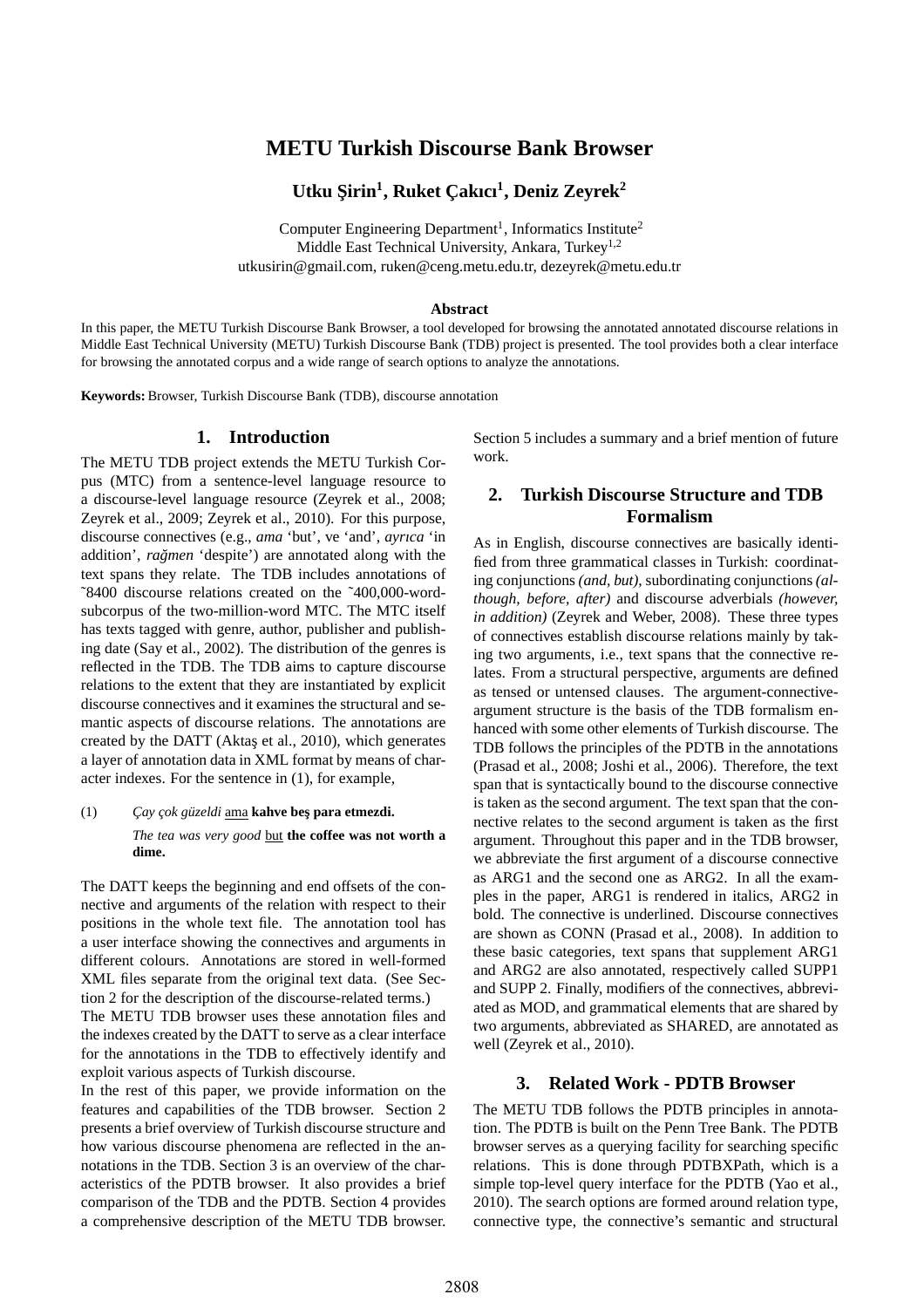aspects, different features of ARG1 and ARG2 of the connective. The PDTB browser uses three different source directories. The RawRoot directory keeps all text files that are included in the annotated corpus. The PtbRoot directory keeps the syntactic annotation (parse trees) of the sentences in the text files. And finally, the PdtbRoot directory keeps the discourse annotation information in the PDTB.

The TDB is not built on a syntactically enriched tree bank. It is a resource for discourse relations only. The TDB browser's querying facility is done completely through the user interface. One can search strings or regular expressions on any element of any relation in a very simple and understandable way. There are three different source files in TDB browser. Two of them are the same as those of the PDTB browser, one is different. Instead of the PtbRoot directory storing the parse tree information, the TDB browser uses a tag file storing the information of tags of text files such as title, author, publisher and publishing date.

### **4. METU TDB Browser**

This section describes some highlighted features and some technical details of the METU TDB browser tool. The main feature in the TDB browser is searching through the relations. The browser has 4 search modes, which are quick search, general search, relation filter and advanced search. The details of how these components work are given in Section 4.2. The browser can also explore the structural aspects of the arguments and connectives such as discontinuity and adjacency.

When the browser is started, three file paths that are used by the browser are specified in the data path window, namely, the path of the text directory specifying the text files that will be browsed, the path of the annotation directory containing the XML files storing the annotation information, and the path of the tag file specifying a XLS or XLSX type file storing the tag information. The tag information includes title, author, publisher and publishing date information of the relevant documents. These path names are saved for future reference.

#### **4.1. Browsing**

The browsing window contains three basic parts. The text file list on the left of the main window is basically a directory tree whose root is the directory given by the first file path in the data path window (Figure 1). The middle window displays the text in the selected document/file. The rightmost window shows the relation list. It contains a list of all the annotated relations that are associated with the selected text file. Relations are listed by the name of the connective and are sorted according to their position indexes (relative positions) in the text file. Selected annotations are highlighted in the middle window. The main text area (the middle window) goes to the specific index that the relation starts and highlights it in accordance with the colors, as shown in Figure 2.

#### **4.2. Search**

The main contribution of the TDB browser is the extensive search functionalities provided. There are four different search modes in the browser, as described below.







Figure 2: Color Specifications

The **quick search facility** filters the text file list by only the connective and the genre. Connective and genre are used as quick filter parameters as they are the most commonly used filtering parameters. The quick search facility also provides the numbers of annotated relations, whose connective is specified by the quick search facility in the whole data and in a specific text file. These numbers are shown just above the main text area.

A **general search** is performed within a selected text file. After specifying a string in the general search text box, the user can see all of the matching (sub)strings in the text file with red highlighting.

The **relation filter** option filters the annotated relations that are listed in the relation list. Filtering is done by a prefix of the connective entered in a box just above the relation list. For example, one can easily filter the connectives containing the letters *an* by means of this feature, which would retrieve the connective *ancak* 'but' as well as the phrasal expression *o zaman* 'at that time/then'.

The **advanced search** mode serves via a separate window and provides a wider range of search options. One can perform a string search in any element of a relation, which can be done either by regular expression or basic text search. Moreover, the discontinuity of any element of a relation and the adjacency information for arguments can be retrieved through advanced search. See Section 4.2.1. for detailed explanations of discontinuity and adjacency notions.

In addition to the search facility on the discourse relations, one can also specify the genre, the author, the publisher and the publishing date of text. For instance, a discontinuous connective with the substring *ard* in the modifier, with a discontinuous ARG1 in a text whose author is *Atilla Atalay* and genre is novel would be one of the example queries in advanced search.

Advanced search queries can be saved permanently or temporarily. Figure 3 shows the advanced search window of the METU TDB browser.

The advanced search query results are shown in a separate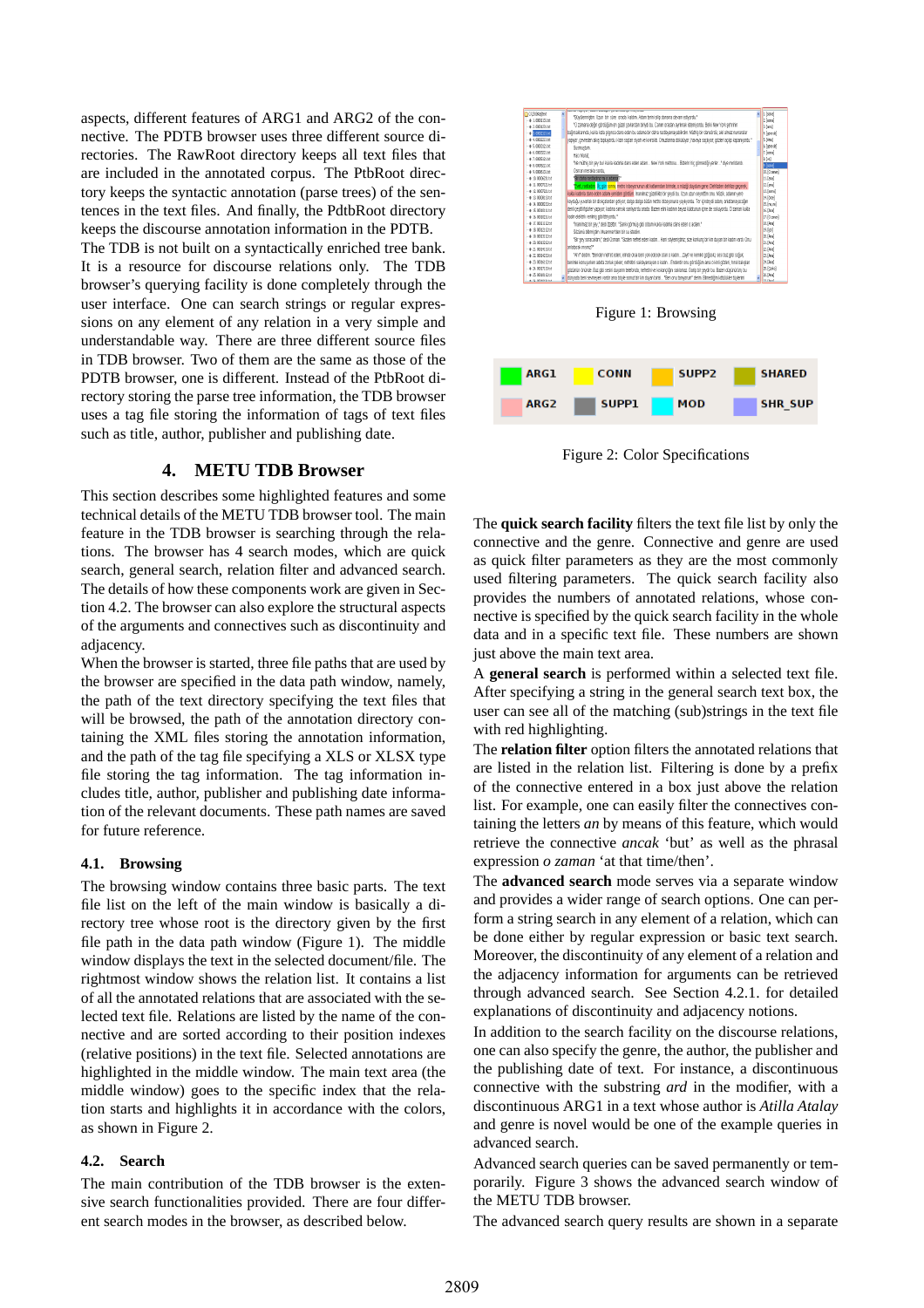| File               |             |                                   |                               |
|--------------------|-------------|-----------------------------------|-------------------------------|
| Label              |             | <b>Search Type</b>                | <b>Discontinuity</b>          |
| $ v $ Conn         | ama         | Regular Exp. . Basic Text All     | ×                             |
| Mod                |             | Regular Exp. . Basic Text   All   | v                             |
| $ v $ Arg1         | ď           | ⊙ Regular Exp. C Basic Text   All | ×                             |
| $P$ Arg2           |             | Regular Exp. . Basic Text All     | Y                             |
| Shared             |             | Regular Exp. (a) Basic Text All   | $\checkmark$                  |
| Supp1              |             | Regular Exp. . Basic Text All     | v                             |
| Supp2              |             | Regular Exp. . Basic Text All     | Y                             |
| Shr <sub>5up</sub> |             | Regular Exp. . Basic Text All     | ×                             |
| Sense              |             | Regular Exp. . Basic Text         |                               |
| Notes              |             | Regular Exp. . Basic Text         |                               |
| Paran              |             | Regular Exp. . Basic Text All     | ×                             |
|                    |             |                                   |                               |
|                    | Adjacency : | All Adjacent ONon-adjacent        |                               |
| Genre              | övkü        | Publisher<br>v                    | Can Yayıncılık Ltd. Sti.<br>Ÿ |
| Author             | All         | All<br>Pub. Date<br>v.            | Y.                            |

Figure 3: Advanced Search

window. One can perform different queries with the advanced search facility, get multiple search result windows and use them concurrently. The results window shows each annotated relation compatible with the query. It also shows the details of the query. Figure 4 shows the advanced search result window in the browser.

| File Name -- Relation       | Label            | Search Type           | Discontinuity         |
|-----------------------------|------------------|-----------------------|-----------------------|
| $1.00032161.64 - [Amal]$    | Conn / Max       | Rock                  | $\Delta$ <sup>1</sup> |
| 2.00032161.cd ~ [Arse]      |                  |                       |                       |
| 3.00032161.cct -- Fama1     | Mod i            | <b>STERNES</b>        | <b>BEERED</b>         |
| 4.00032161.bit ~ [ama]      |                  |                       |                       |
| S. 00032161.cd -- [Arsa]    | Aral: d*         | Rea Exp.              | $\Delta$              |
| 6.00032161.bit ~ [Ana]      |                  |                       |                       |
| 7.00032161.cd -- [Arsa]     | Ara2: -------    |                       |                       |
| 8.00032161.bit ~ [ama]      |                  |                       |                       |
| 9.0002161.ht ~ [Arsa]       | Shand: ------    |                       |                       |
| 10.00032161.txt ~ [Ama]     |                  |                       |                       |
| 11.00032161.ht - [ana]      | Suppl : -------  |                       |                       |
| 12.00032161.txt -- Famal    |                  |                       |                       |
| 13.00032261.ht - [ana]      | S<br>-------     |                       | -------               |
| 14.00032261.txt -- Famal    |                  |                       |                       |
| 15.00032261.ht ~ [ana]      | StSID<br>------- | *******               | -------               |
| 16.00032261.html - Famal    |                  |                       |                       |
| 17.00032261.ht ~ Fana1      | SADAR 1 -------  |                       |                       |
| 18.00032261.html            |                  |                       |                       |
| 19.00032261.ht -- Fana1     | Nobect - ------- | -------               | No Trêo               |
| 20.00032261.hxt - [ema]     |                  |                       |                       |
| 21.00032261.txt -- Famal    | Paran r          | <b>ARRESTS</b>        | <b>HEATHER</b>        |
| 22.00032261.hxt -- [ema]    |                  |                       |                       |
| 23.00032261.txt -- Famal    | Adjacency :      | Adjacent              |                       |
| 24.00032261.cxt ~ [Ame]     | Georgia 1        | övkü                  |                       |
| 25.00032261.txt -- [ama]    |                  |                       |                       |
| 26.00032261.cxt ~ FO.zamenT | Aigher :         | All                   |                       |
|                             | Diddelser -      | M                     |                       |
|                             |                  |                       |                       |
|                             | Pub. Dete :      | Can Yavancik Ltd. 55. |                       |

Figure 4: Advanced Search Results

### **4.2.1. Discontinuity and Adjacency**

Discontinuity concerns either a connective or an argument. A discontinuous connective would be *either ... or* and its equivalent *ya ... ya da* in Turkish. Discontinuity of an argument means that there is intervening material (one or more words, phrases, sentences, etc.) inside an argument. Adjacency concerns the positioning of the arguments with respect to the corresponding connective. The second argument of a connective is often adjacent to the connective but there is no restriction as to how far away the first argument may be from its corresponding connective. In other words, the first argument may be adjacent or nonadjacent to the corresponding connective. Both discontinuity and nonadjacency are captured by the TDB browser by means of the corresponding features in the search facility.

A discontinuous first argument is exemplified below, in (2).

This example shows that ARG1 consists of two full sentences with another intervening between them.

(2) Belediye Başkanlığı, şehirde 6 saat boyunca su kesin $t$ isi olacağını ilan etti. Bu karara karşı şehrin çeşitli yerlerinde protestolar yapıldı. *Bu süre içinde hastanelerdeki suyun kesilmeyecegi belirtildi. ˘* Ancak **Belediye** Başkanlığı daha sonra su kesintisinin 6 yerine 4 saat **olacagını belirtti. ˘**

> *The municipality announced that there would be a water cutoff in the city for 6 hours.* There were many protests against this in various parts of the city. *It was indicated that there would be no water cutoff in the hospitals.* However, **the Municipality later announced that the water cutoff would last 4 hours instead of 6.**

In (3), the connective *aslında* divides its ARG2 into two parts, making ARG2 a discontinous argument.

(3) *Bakan açıklama yapmadı*. Daha önce dediğimiz gibi, bu **durum** aslında **beklenmedik degil. ˘**

> *The minister has not made an explanation.* Indeed, as we explained earlier, **this is not something we do not expect**.

Adjacency is a relationship between the ARG1 of a connective and its ARG2. In other words, when ARG1 and ARG2 spans are consecutive with only punctuation marks, the corresponding connective, its modifiers, or shared arguments intervening, then ARG1 is defined as adjacent to ARG2. For all other conditions, ARG1 is nonadjacent to ARG2. In (3), ARG1 is nonadjacent to ARG2 due to the fact that there is a phrase *as we explained earlier* between ARG1 and ARG2. In (4), on the other hand, ARG1 is adjacent to ARG2 since there is only a punctuation mark between ARG1 and ARG2.

(4) *Bakan açıklama yapmadı*. Bu durum aslında beklen**medik degil. ˘**

> *The minister has not made an explanation.* **This is not something we do not expect**, indeed.

#### **4.3. Miscellaneous**

This section presents some minor but important facilities that the METU TDB browser provides.

The **sense and note representation** feature is to represent sense and note attributes of the annotation. These two attributes are represented in two separate text areas on the main window.

The **numbers** feature gives the statistics of the annotations. There are four different numbers. The first one is the total number of annotations in the TDB. This number is displayed after a connective quick search and denotes the total number of annotations returned by that query. The second number is the number of annotations in a particular file. It is set after selecting a text file from the text file list and shows the number of annotations in the selected file. Note that the user needs to do a quick search first to make this second number set. The third and fourth numbers are "Number of Annotations - Caps" and "Number of Annotations - Sml". These two numbers show the number of annotations in a selected text file. Caps shows the number of connectives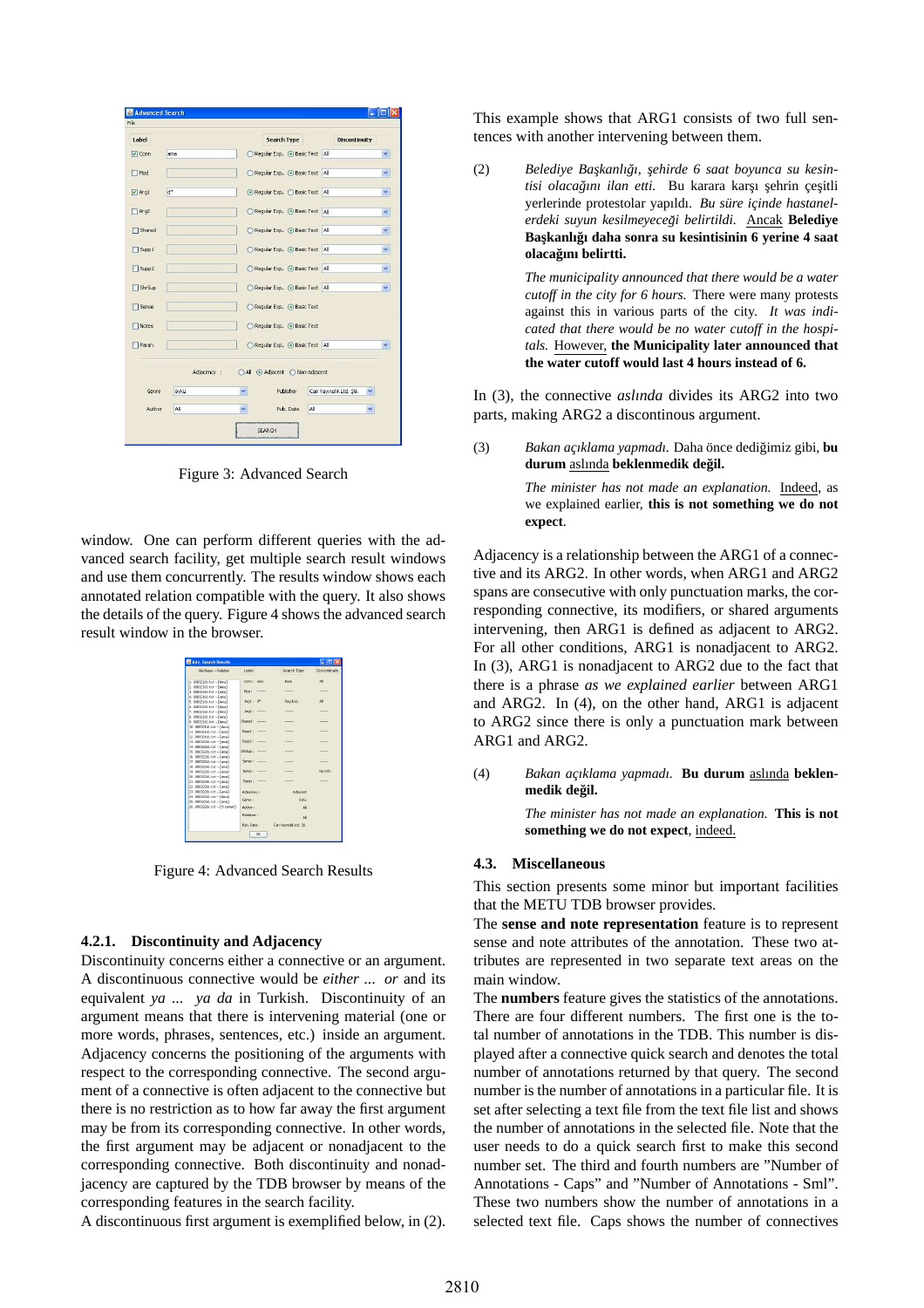starting with uppercase and Sml shows the number of connectives starting with lower case.

The **highlight all** feature is used for highlighting all of the annotations listed in the annotation list. There is also a **remove highlights** feature which removes any highlighting from the main text area.

The font size can be adjusted with the use of **font size** feature.

### **4.4. Technical Characteristics**

#### **4.4.1. Programming Language, Platform and Speed**

The METU TDB browser is written in java using Java SE 6. We have implemented three different TDB browser versions for three different platforms, Mac, Ubuntu and Windows. The METU TDB browser is licenced by LGPL. One can reach the source code of all the versions of the browser from https://sourceforge.net/projects/tdbbrowser/.

Starting the browser and initiating the Main Window takes ˜4000ms on a Intel Core 2 Duo machine. The most processor-intensive operation is querying by advanced search options. Each Advanced Search query results in traversing all the annotations and collecting the matching ones. Annotations in the TDB are stored in directories named after the connectives. These directories contain XML files storing the annotations of only one text file with that connective. Hence, the queries specifying the connective name traverse only one directory, whereas the queries that do not specify the connective check all directories separately. As a result, the query response times may vary depending on whether the connective type is known or not.

A simple query specifying only the connective type as *ama* 'but', takes ˜1700ms. When we make the query detailed by specifying the connective type *ama* 'but', having a continous connective, containing the *da* substring in the modifier and *ması* substring in ARG2, it takes ˜790ms. When we make the query even more detailed by adding constraints such as the inclusion of the *ki* substring in the SUPP1, nonadjacent ARG1 in a text whose author is "Inci Aral" and the genre of which is novel, it takes ˜40ms. These results are very much related with the number of returning values. As we make detailed queries, the possible number of annotations to be checked decreases, which also decreases the time that is required to answer the query.

On the other hand, a query that does not specify the connective type but that only contains the *da* substring in the modifier and the *ma* substring in ARG1 takes ~5100ms. When we make the query even more complicated by checking the inclusion of the *ma* substring in ARG2 and choosing only nonadjacent ARG1s, it takes ˜4000ms. When we further detail the query by adding author and publishing date constraints, the querying time decreases to ˜400ms. This decrease in querying time is related with the number of files processed.

Although queries having connective type information is much faster than the queries that do not have connective type information, the METU TDB browser can answer both types of queries in reasonable times.

### **4.4.2. Software Architecture**

Figure 5 shows the general software architecture of the METU TDB browser. The program starts with the Opening Window component. This is where the user defines the paths of the required files/directories. These paths are used to have connections to the data. For the annotation directory and the text file directory, no memory allocation is done. That is, at each time information of an annotation or a text file is required, the XML Parser and File Reader run again. This is due to the fact that the text files and annotations are too large to be kept in the memory. For the tag file, however, memory allocation is done and the tag information is kept in the memory since it is small.

After initialization, the browser steps into the Main Window component. Through the Main Window, users can get into the Advanced Search and the Advanced Search Results components. These are responsible for handling advanced search queries. The Advanced Search Results component has a connection back to the Main Window component so that the user can see the results of the advanced search queries in the Main Window. Here, the important thing is that the user can have more than one Advanced Search Results window at a time. Hence, users may see the results of multiple queries together, which appear without affecting each other. The miscellaneous component is for the miscellaneous facilities that the browser provides. There is also the Highlighter component which is responsible for highlighting the selected annotations according to the colors in Figure 2.

It is worth noting that the Opening Window, Main Window, Advanced Search and Advanced Search Results components have different user interfaces. Hence, they are all multi-threaded classes efficiently handling both the user interface and the background computations.



Figure 5: Architecture of the Browser

## **4.5. User Evaluations**

This section represents some user evaluations about the METU TDB browser and how it is useful for understanding some facts about discourse. Firstly, we can say that we are able to search and retrieve the connectives whose first or second argument carries nominalization suffixes, e.g. *-mA (-mesi/-ması)*, *-DHK (-dıgı, -du ˘ gu, -d ˘ u¨g˘u, -di ¨ gi) ˘* . One of